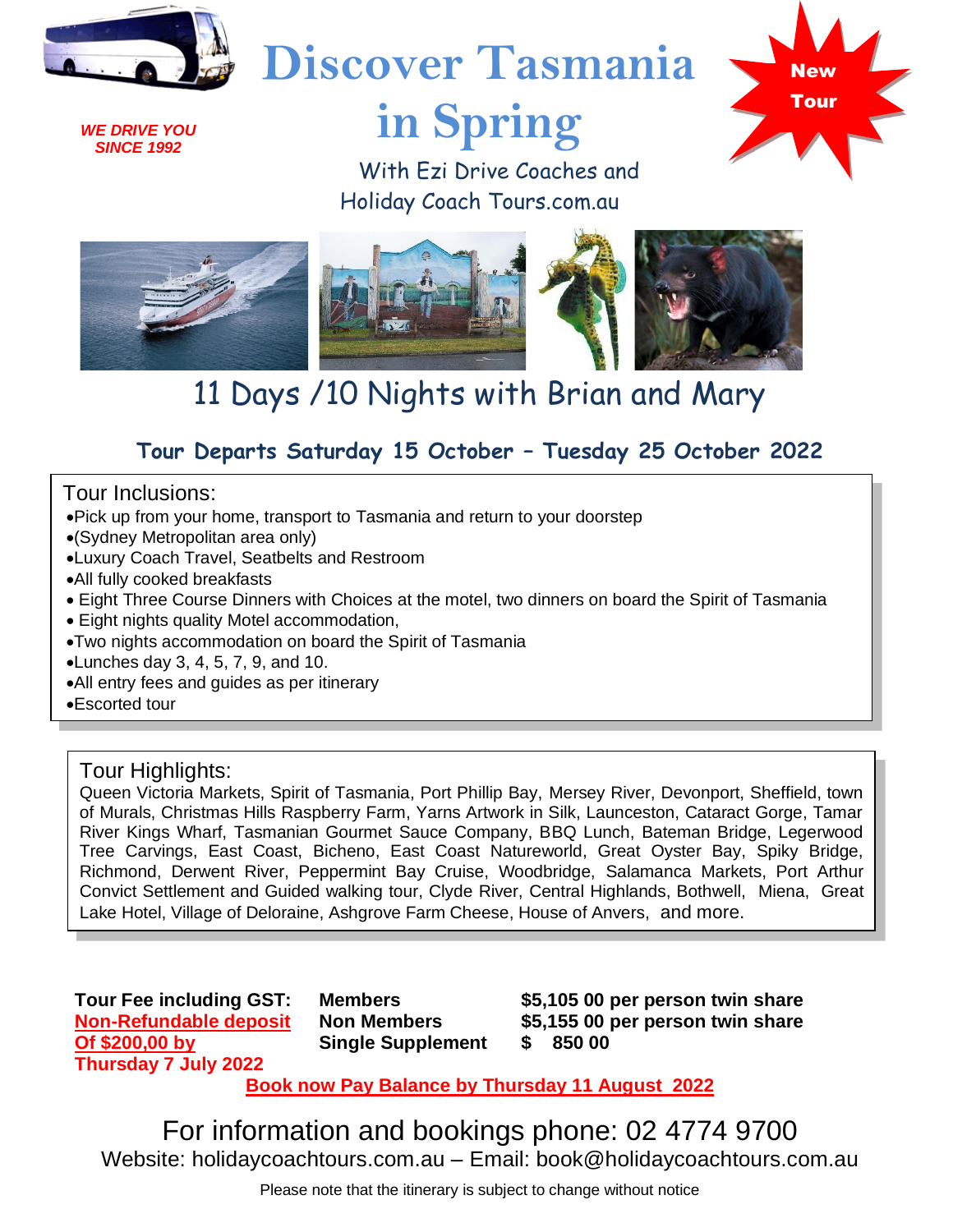# The Itinerary

## **Day 1 Saturday 15 October 2022 Home to Albury Dinner**

After home pickups, we start our journey to Tasmania, travelling south through the patchwork of rural New South Wales countryside. Pass through the regional city of **Goulburn** which proclaims to be Australia's first inland city. Further south is Gundagai which was first discovered by European explorers in the 1820s; this classic Australian country town has a proud history and it has proved an irresistible subject for poets and songwriters. The twin city of **Albury-Wodonga** straddles the **Murray River** and is home to many heritage buildings. Tonight's accommodation at Albury is at our favourite motel the **Quality Resort Siesta 6025 4555**

**Day 2 Sunday 16 October 2022** Victoria Markets Spirit of Tasmania Breakfast, & Dinner Departing Albury, cross into **Victoria** and continue along the Hume Freeway past the town of Glenrowan, made famous by bushranger Ned Kelly, who was captured in 1880 after a siege and shootout with police. Continue through Wangaratta, birthplace of Sir Edward "Weary" Dunlop, Seymour and into Melbourne. Enjoy the bustling **Queen Victoria Market**, set on seven hectares making it the largest market in the Southern Hemisphere, before boarding the **Spirit of Tasmania ferry** at Port Melbourne. Explore the many onboard facilities including bars, cinemas and lounges. Enjoy the cruise down **Port Phillip Bay** and settle into a comfortable cabin with private facilities. (Bring a small carry-on bag, leave your big luggage under the coach on the Ferry.

**Day 3 Monday 17October 2022 Sheffield, Deloraine ~ Launceston Breakfast, Lunch, Dinner** After an early morning call, glimpse out your porthole to watch the Spirit glide up the **Mersey River** into **Devonport**. Enjoy breakfast, at a nearby hotel, then journey inland to the town of **Sheffield**, nestled in the foothills of majestic **Mount Roland**. This town was once a centre of industry but has reinvented itself and today history and art merge to create an entire **town of murals**. The murals trace the history of the area and feature Cradle Mountain pioneer Gustav Weindorfer, Tasmanian Tigers, and pictorial representations of characters and stories of the past. Wind your way through the township of **Railton** where you can view the many displays of **topiary** throughout the town enroute to our sumptuous morning tea at **Christmas Hills Raspberry Farm**. Admire the fascinating history of the region woven into **silk quilts at Yarns Artwork in Silk** before travelling to **Launceston** along the Old Highway through Westbury, Carrick and Hadspen. Pause at magnificent **Cataract Gorge** with its cliff-side gardens, peacocks, pools, suspension foot bridge and one of the longest single span chair lifts in the world (ride is optional and own expense). After a big day, you will welcome an early check in at the centrally located **Best Western Plus (03 6333 9999)** where we will stay for 2 nights.

**Day 4 Tuesday 18 October 2022 Cruise Woolmers Estate Breakfast, Lunch, Dinner** Join a cruise on the beautiful **Tamar River** and travel through the riverfront precinct of **Kings Wharf**, the Seaport and the Cataract Gorge. Re-join the coach and travel past the historic village of Evandale on our way to the **Tasmanian Gourmet Sauce Company** to sample some of their products which appeal to a wide range of tastes from the chilli lover to the sweet tooth. Enjoy a gourmet **BBQ lunch** before returning to Launceston. A local guide will join us to share some tales about one of the oldest cities in Australia and show some historic buildings still being used today. Return to our accommodation to relax before dinner.

# **Day 5 Wednesday 19 October 2022 East Coast Breakfast, Lunch, Dinner**

This morning we tour through the picturesque **Tamar Valley** and visit **Seahorse World** to see these mystical creatures. Cross the unique **Batman Bridge** and travel through the agriculturally rich **northeast**. Pass through **Scottdale**, whose main industries include timber and dairy; and **Legerwood** where we will view the**War Memorial Tree Carvings**, honouring the fallen soldiers of the region. Tour past the myrtle rain fores t of Weldborough Pass before descending to the **East Coast** at St. Helens. Following the coast, pass through

For information and bookings phone: 02 4774 9700 Website: holidaycoachtours.com.au – Email: book@holidaycoachtours.com.au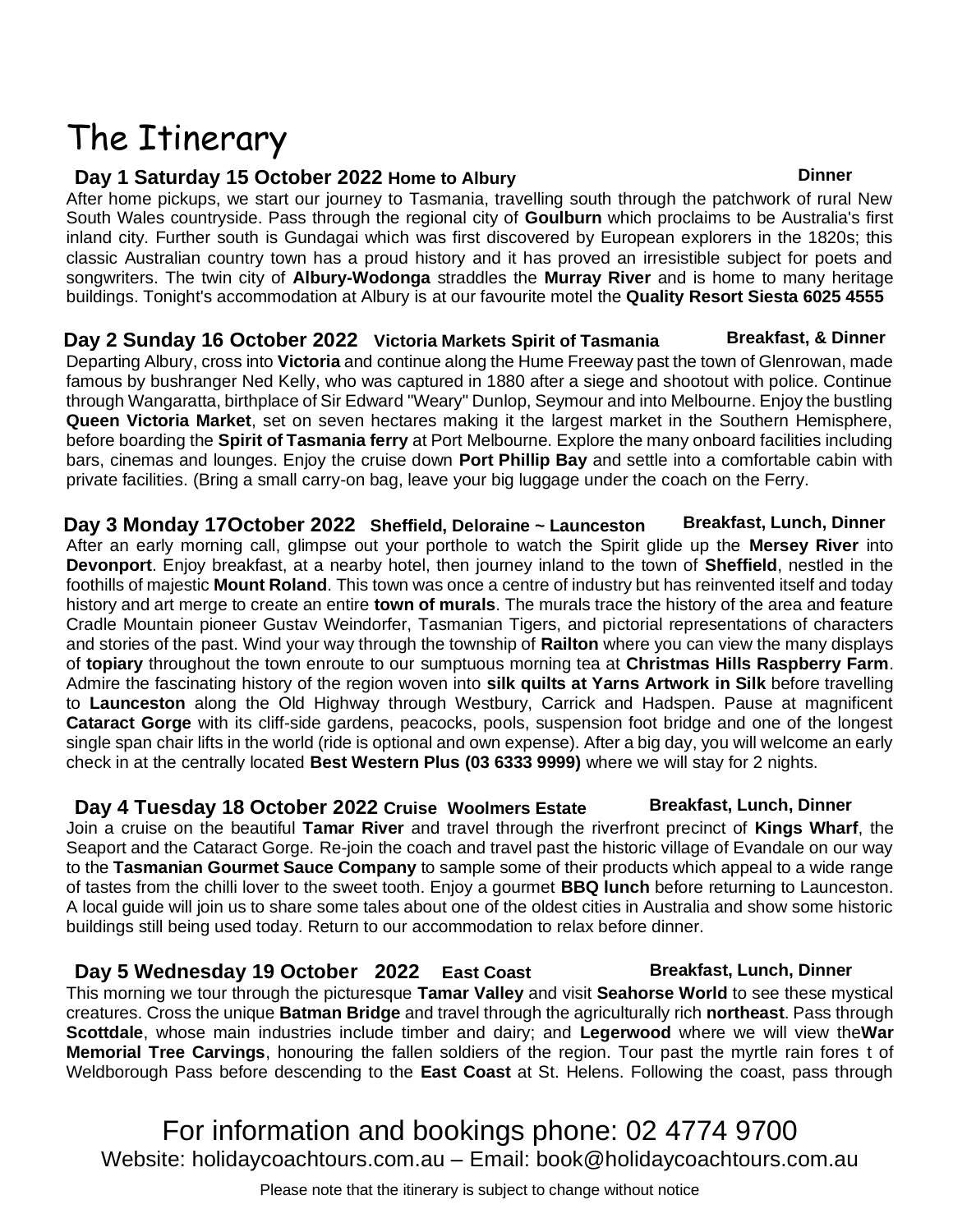Scamander, to our overnight accommodation at **Beachfront Bicheno (03 6375 1111)** which overlooks the blue waters of the **Tasman Sea**.

## **Day** 6 Thursday 20 October 2022 Richmond, Hobart Breakfast, & Dinner

Visit **East Coast Natureworld** to meet some Tasmanian locals such as wombats, quolls and the threatened Tasmanian devils. Continue south to gain magnificent views of **Great Oyster Bay**, encompassing **Maria Island** and the rugged **Freycinet Peninsula**. Following the Tasman Highway, pass through **Swansea** and pause at the convict built, enigmatic **Spiky Bridge**. Follow the **Prosser River** valley through Buckland, stopping at the historic town of **Richmond**. Here you may view the spire of Australia's oldest Catholic Church from beneath the arch of Australia's oldest stone bridge still in use. Wander the streets of this delightful **Georgian town** and discover the arts and crafts, bakeries and tea rooms before crossing the picturesque **Derwent River** into the city of **Hobart**. Check into **The Old Woolstore (03 6235 5355)** for our 3-night stay.

**Day 7 Friday 21 October 2022 Peppermint Bay Cruise Sightseeing Breakfast, lunch & Dinner** After a late start we join the **Peppermint Bay Cruise** for a scenic journey. Cruise along the **River Derwent** stopping along the way at various points of interest while keeping your eyes open for sea eagles, dolphins and seals. The Peppermint Bay Hotel overlooks picturesque Bruny Island and is the perfect spot to enjoy lunch inspired by the produce from their own **gardens** and local growers. After lunch, wander the grounds of Peppermint Bay and the **Village of Woodbridge**, before the leisurely cruise back to Hobart. After the cruise a **local guide** will share the sights and stories about the City of Hobart, bringing Australia's second oldest capital to life.

## **Day 8 Saturday 22 October 2022 Port Arthur Breakfast, & Dinner**

**Salamanca Market** is one of Australia's most vibrant and loved outdoor markets. Soak up the atmosphere and hunt for a bargain before we head to the **Port Arthur Convict Settlement** where within its 40 hectares of landscaped grounds lies a rich history of Australia's past. Included in the entry is a **guided walking tour**, a short **cruise** across the harbour, access to the **Visitor Centre** and **Interpretation Gallery** as well as more than 30 buildings, ruins and restored gardens and houses. After lunch (own expense) you have an opportunity to explore as you wish before departing the historic site to tour beside **Norfolk and Frederick Henry Bays** on our return to Hobart.

**Day 9 Saturday 22 October 2022 Bothwell, Miena, Deloraine Breakfast, Lunch, Dinner** Say farewell to Hobart as we return to Devonport through the **Central Highlands**. Pause at historic **Bothwell,** situated on the **Clyde River**, which retains a strong Scottish connection in its richly layered history dating back to 1824. It is the site of the oldest golf course in the Southern Hemisphere, known as '**Ratho**'; the course has changed little from over a hundred years ago and the fairways are still kept short by grazing sheep! Travel across the Steppes to **Miena** for a lunch break at the **Great Lake Hotel**. View the Great Lake, one of the highest fresh water lakes in Australia, as we tour beside this mecca for trout fishermen past fishing shacks scattered along the shoreline and **Liawenee** where they release the fingerling trout each year into the lake. Descend from the Central Plateau beside **Quamby Bluff** and travel west through picturesque farmlands to the **Village of Deloraine**. Stop at nearby **Ashgrove Farm Cheese** for a tasting and stock up on provisions, including cheeses and gourmet Tasmanian produce. Sneak a peek through the viewing window, where you will get a behind the scenes look at how they make cheese using traditional techniques with modern methods. Visit the **House of Anvers** where they will explain how fresh Tasmanian cream, pure butter, exquisite liquors and the world's finest **Chocolate** is used to produce delicious truffles and fudge which will melt in your mouth. Continue to **Devonport** to board the **Spirit of Tasmania** for our journey across **Bass Strait** back to mainland Australia.

For information and bookings phone: 02 4774 9700 Website: holidaycoachtours.com.au – Email: book@holidaycoachtours.com.au